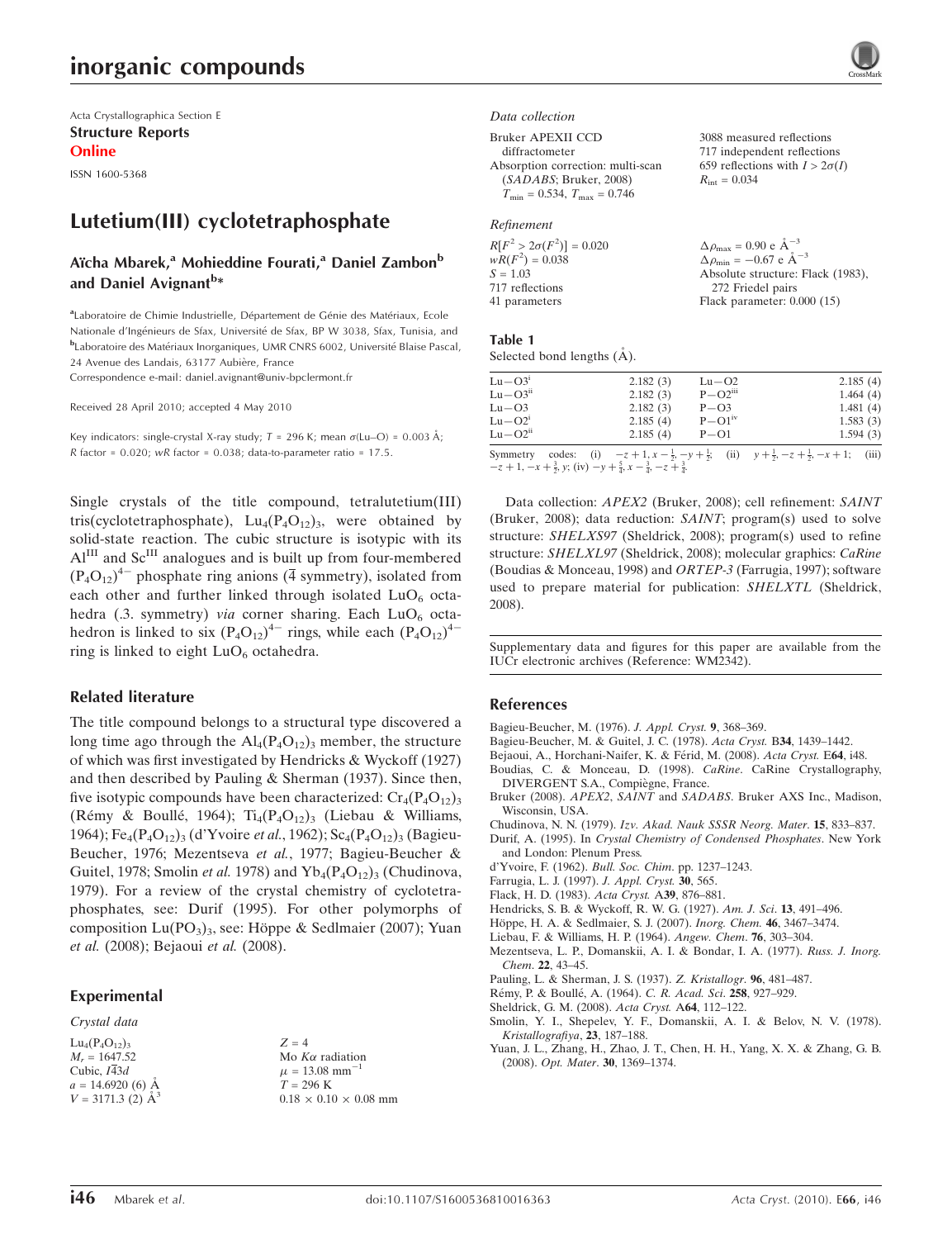# **supporting information**

*Acta Cryst.* (2010). E**66**, i46 [https://doi.org/10.1107/S1600536810016363]

## **Lutetium(III) cyclotetraphosphate**

## **Aïcha Mbarek, Mohieddine Fourati, Daniel Zambon and Daniel Avignant**

## **S1. Comment**

The title compound is the third polymorph of composition  $Lu(PO<sub>3</sub>)$ <sub>3</sub> besides the monoclinic form described by Höppe & Sedlmaier (2007) and Yuan *et al.* (2008) and the trigonal form more recently reported by Bejaoui *et al.* (2008). The title compound is also the less dense polymorph with a calculated density of  $3.451 \text{ Mg m}^3$  versus  $3.587 \text{ Mg m}^3$  for the trigonal and 3.708 Mgm<sup>3</sup> for the monoclinic form and is probably the highest temperature form. This cyclotetraphosphate belongs to a structural type (cubic, with space group  $I\overline{4}3d$ ) known since 1927 through the archetype  $Al_4(P_4O_{12})$ <sub>3</sub> determined by Hendricks & Wyckoff (1927). Then Pauling & Sherman (1937) gave the first description of the structure and reported roughly estimated atomic coordinates deduced from geometrical considerations. Since this time only five members of this family, viz. Cr<sub>4</sub><sup>III</sup>(P<sub>4</sub>O<sub>12</sub>)<sub>3</sub> (Rémy & Boullé, 1964), Ti<sub>4</sub><sup>III</sup>(P<sub>4</sub>O<sub>12</sub>)<sub>3</sub> (Liebau & Williams, 1964), Fe<sub>4</sub><sup>III</sup>(P<sub>4</sub>O<sub>12</sub>)<sub>3</sub> (d'Yvoire *et al.*, 1962),  $Sc_4^{III}(P_4O_{12})_3$  (Bagieu-Beucher, 1976; Mezentseva *et al.*, 1977 and Smolin *et al.*, 1978) and Yb<sub>4</sub><sup>III</sup>(P<sub>4</sub>O<sub>12</sub>)<sub>3</sub> (Chudinova, 1979), have been identified. Corresponding unit cell parameters are listed in Durif (1995). Among these isotypic compounds only the structure of the  $Sc_4(P_4O_{12})$  cyclotetraphosphate has almost simultaneously been refined from single-crystal data by Bagieu-Beucher & Guittel (1978) and Smolin *et al.* (1978). Their refinements confirmed the description of Pauling & Sherman (1937) according to which all the crystallographically independent atoms except the  $A<sup>III</sup>$  element (.3. symmetry) are in general positions. The structure is built of four-membered phosphate ring anions  $(P_4O_{12})^4$  (Fig. 1), isolated from each other and further linked by LuO<sub>6</sub> octahedra by sharing corners. Each LuO<sub>6</sub> octahedron is linked to six  $(P_4O_{12})^4$  rings (Fig. 2a) while each  $(P_4O_{12})^4$  ring is linked to eight LuO<sub>6</sub> octahedra (Fig. 2b) through oxygen atoms with shorter P—O distances (1.464 (4) and 1.481 (4) Å). The  $(P_4O_{12})^4$  ring anions are located around the 12a Wyckoff positions of space group  $I\bar{4}3d$  and exhibit  $\bar{4}$  symmetry. Comparison of the (P<sub>4</sub>O<sub>12</sub>)<sup>4</sup> ring anions in both  $Sc_4(P_4O_{12})_3$  and  $Lu_4(P_4O_{12})_3$  structures shows these two ring anions being geometrically quite identical with alternating upward- and downward-pointing tetrahedra and P—O—P angles of 137.1° and 136.9 (2)°, respectively. The P  $-$ O distances in the PO<sub>4</sub> groups are identical within their e.s.d.. The four bridging oxygen atoms of these ring anions are located at the apices of a flattened tetrahedron with characteristic angles of 148.22° and 94.30° for Sc and 147.95° and 94.37° for the Lu cyclotetraphosphate. The LuO<sub>6</sub> octahedron is very slightly distorted along a threefold axis, resulting in two sets of Lu—O distances equal to 2.182 (3) and 2.185 (4) Å, respectively.

## **S2. Experimental**

Single crystals of the title compound were obtained by solid state reaction while attempting to synthesized a long chain polyphosphate by reacting  $Lu_2O_3$  with  $(NH_4)H_2PO_4$  and  $Rb_2CO_3$  in an alumina boat. A mixture of these reagents in the molar ratio 27 : 85.5 : 8.7 was used for the synthesis. The mixture was successively heated at 473 K for 24 hours, then at 573 K for 24 additional hours and finally at 813 K for 24 hours. Then the sample was cooled down to 683 K at the rate of 3 K h<sup>-1</sup> and maintained at this temperature for 36 hours. Finally, the sample was cooled down to room temperature by shutting the muffle furnace off. Single crystals were extracted from the batch by washing with hot water and filtering.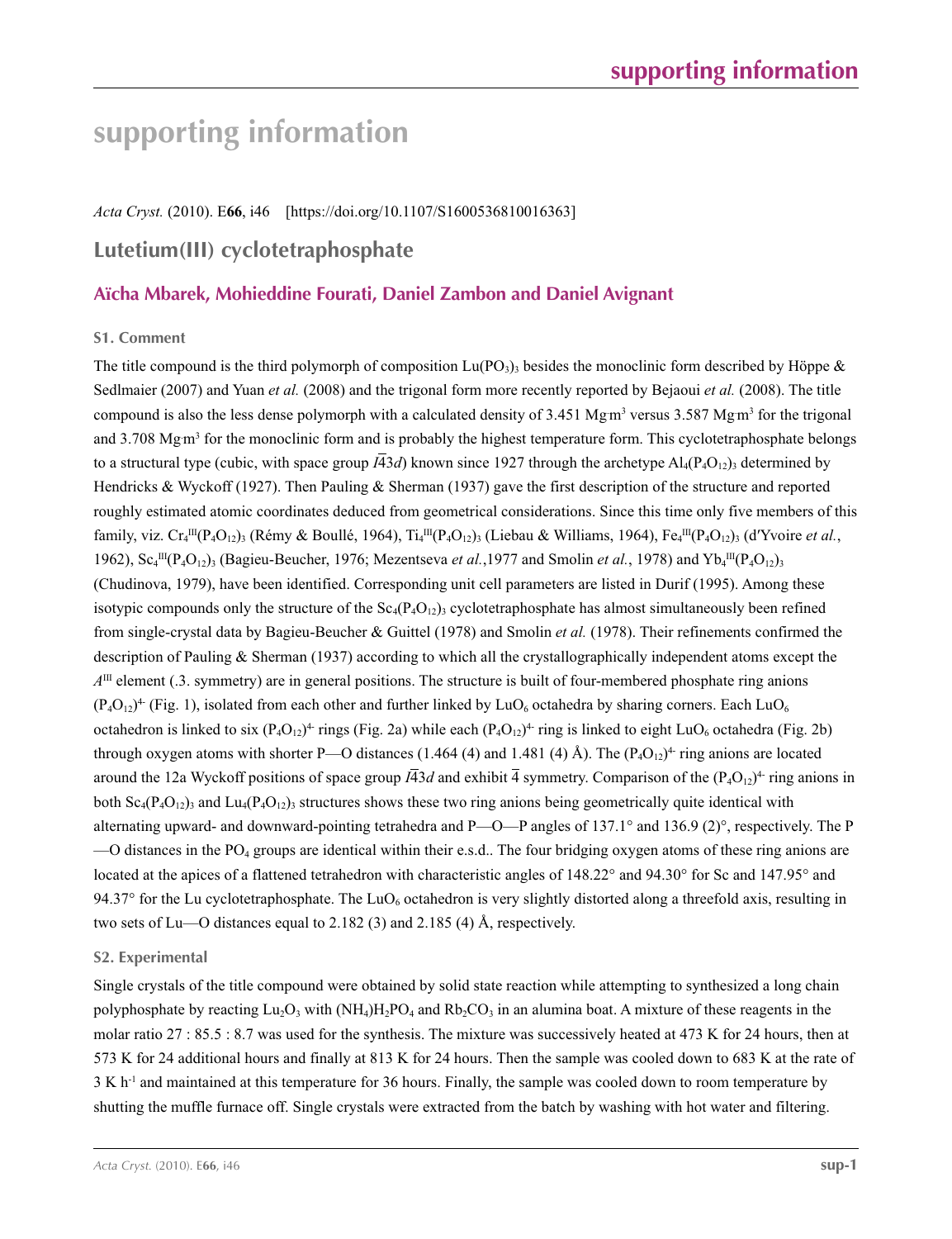The crystals were dried at 353 K in an oven. A translucent octahedral crystal of the title compound was selected for the structure refinement.

## **S3. Refinement**

The highest residual peak in the final difference Fourier map was located 0.87 Å from atom Lu and the deepest hole was located 0.99 Å from atom Lu.



**Figure 1**

ORTEP-3 view of the four-membered phosphate  $(P_4O_{12})^4$  ring anion. Displacement ellipsoids are drawn at the 50% probability level. Symmetry codes: (i) 1-z, 3/2-x, y ; (ii) 3/4+y, 5/4-x, 3/4-z ; (iii) 5/4-y, -3/4+x,3/4-z ; (iv) -1/4+x, 1/4-z, 3/4-y ; (v) 9/4-x, 1/4+z, 3/4-y ;(vi) 2-x, 1/2-y, z ; (vii) 1+z, -1+x, y.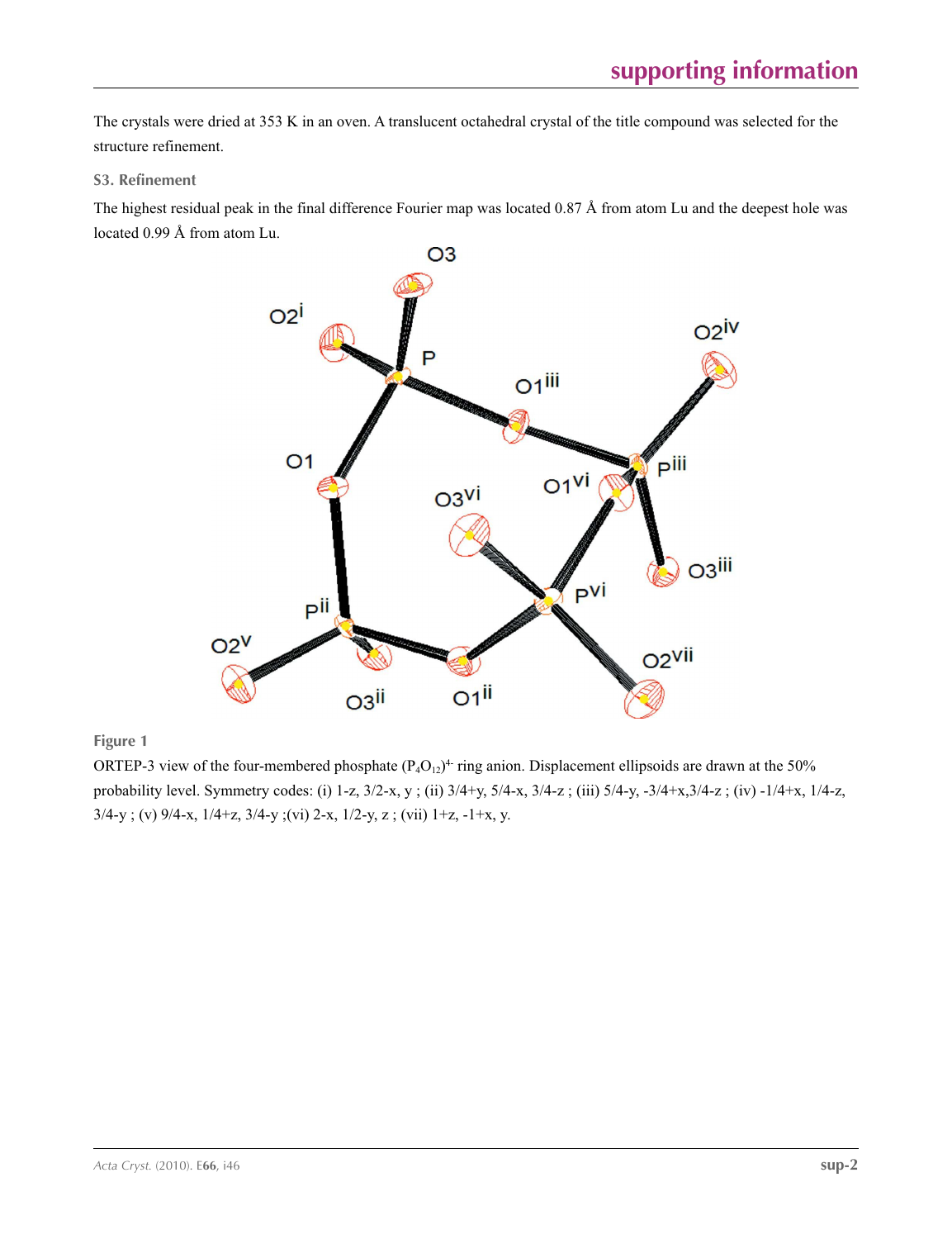

## **Figure 2**

Partial view of the Lu<sub>4</sub>(P<sub>4</sub>O<sub>12</sub>)<sub>3</sub> structure showing: (a) the connections between the LuO<sub>6</sub> octahedron and the (P<sub>4</sub>O<sub>12</sub>)<sup>4</sup> ring anions, (b) the connections between the  $(P_4O_{12})^4$  ring anion and the LuO<sub>6</sub> octahedra.

**Tetralutetium(III) tris(cyclotetraphosphate)** 

## *Crystal data*

 $Lu_4(P_4O_{12})_3$  $M_r = 1647.52$ Cubic,  $I\overline{4}3d$ Hall symbol: I -4bd 2c 3  $a = 14.6920(6)$  Å  $V = 3171.3$  (2)  $\AA^3$  $Z = 4$  $F(000) = 3008$ 

## *Data collection*

Bruker APEXII CCD diffractometer Radiation source: fine-focus sealed tube Graphite monochromator Detector resolution: 8.3333 pixels mm-1 *φ* and *ω* scans Absorption correction: multi-scan (*SADABS*; Bruker, 2008)  $T_{\text{min}} = 0.534, T_{\text{max}} = 0.746$ 

## *Refinement*

Refinement on *F*<sup>2</sup> Least-squares matrix: full  $R[F^2 > 2\sigma(F^2)] = 0.020$  $wR(F^2) = 0.038$  $S = 1.03$ 717 reflections 41 parameters

 $D_x$  = 3.451 Mg m<sup>-3</sup> Mo *Kα* radiation, *λ* = 0.71073 Å Cell parameters from 1548 reflections  $\theta$  = 3.4–30.3°  $\mu = 13.08$  mm<sup>-1</sup>  $T = 296$  K Truncated octahedron, colourless  $0.18 \times 0.10 \times 0.08$  mm

3088 measured reflections 717 independent reflections 659 reflections with  $I > 2\sigma(I)$  $R_{\text{int}} = 0.034$  $\theta_{\text{max}} = 30.4^{\circ}, \theta_{\text{min}} = 3.9^{\circ}$  $h = -16 \rightarrow 11$  $k = -6 \rightarrow 20$ *l* = −19→9

0 restraints 0 constraints Primary atom site location: structure-invariant direct methods Secondary atom site location: difference Fourier map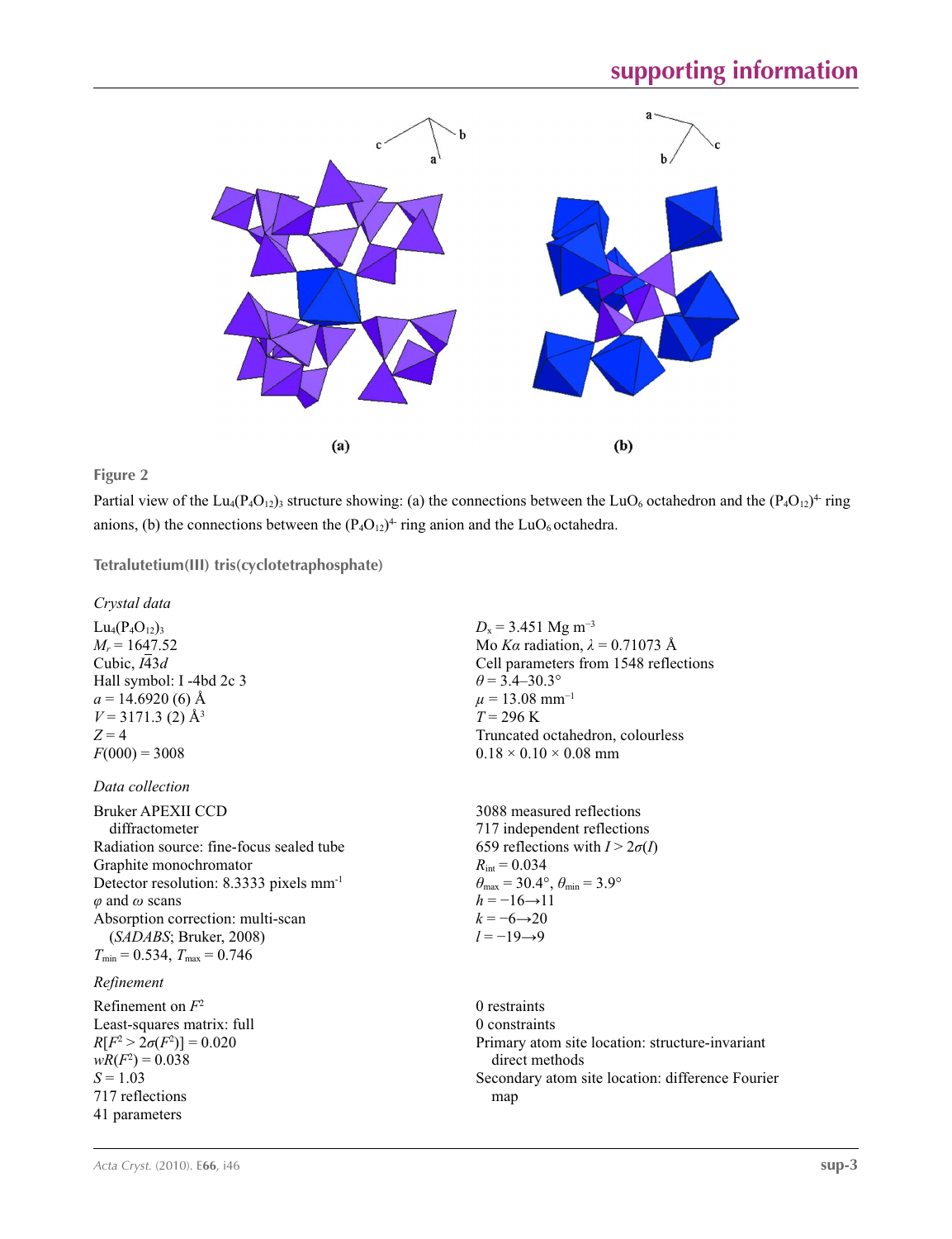$w = 1/[\sigma^2 (F_o^2) + (0.0088P)^2]$ where  $P = (F_o^2 + 2F_c^2)/3$  $(\Delta/\sigma)_{\text{max}}$  < 0.001  $\Delta\rho_{\text{max}} = 0.90 \text{ e A}^{-3}$ 

 $\Delta\rho_{\rm min}$  = −0.67 e Å<sup>-3</sup> Absolute structure: Flack (1983), 272 Friedel pairs Absolute structure parameter: 0.000 (15)

## *Special details*

**Geometry**. All esds (except the esd in the dihedral angle between two l.s. planes) are estimated using the full covariance matrix. The cell esds are taken into account individually in the estimation of esds in distances, angles and torsion angles; correlations between esds in cell parameters are only used when they are defined by crystal symmetry. An approximate (isotropic) treatment of cell esds is used for estimating esds involving l.s. planes.

**Refinement**. Refinement of  $F^2$  against ALL reflections. The weighted R-factor wR and goodness of fit *S* are based on  $F^2$ , conventional *R*-factors *R* are based on *F*, with *F* set to zero for negative  $F^2$ . The threshold expression of  $F^2 > \sigma(F^2)$  is used only for calculating *R*-factors(gt) etc. and is not relevant to the choice of reflections for refinement. *R*-factors based on *F*<sup>2</sup> are statistically about twice as large as those based on *F*, and *R*- factors based on ALL data will be even larger.

*Fractional atomic coordinates and isotropic or equivalent isotropic displacement parameters (Å2 )*

|                | x            |              | ∠            | $U_{\rm iso}*/U_{\rm eq}$ |
|----------------|--------------|--------------|--------------|---------------------------|
| Lu             | 0.896610(13) | 0.396610(13) | 0.103390(13) | 0.00602(8)                |
| P              | 0.95737(9)   | 0.37294(9)   | 0.33447(9)   | 0.0077(2)                 |
| <sup>O1</sup>  | 1.0613(2)    | 0.3432(2)    | 0.3430(2)    | 0.0128(7)                 |
| O <sub>2</sub> | 1.0325(2)    | 0.3642(3)    | 0.0522(2)    | 0.0188(8)                 |
| O <sub>3</sub> | 0.9295(2)    | 0.3498(3)    | 0.2404(2)    | 0.0142(7)                 |

*Atomic displacement parameters (Å2 )*

|                | $U^{11}$   | $I^{22}$   | I 133      | I/I <sup>2</sup> | I/13          | $L^{23}$      |
|----------------|------------|------------|------------|------------------|---------------|---------------|
| Lu             | 0.00602(8) | 0.00602(8) | 0.00602(8) | 0.00039(8)       | $-0.00039(8)$ | $-0.00039(8)$ |
| P              | 0.0097(5)  | 0.0051(6)  | 0.0082(6)  | 0.0017(5)        | $-0.0008(5)$  | 0.0015(4)     |
| O <sub>1</sub> | 0.0113(15) | 0.0146(18) | 0.0123(17) | 0.0007(15)       | $-0.0025(14)$ | 0.0054(17)    |
| O <sub>2</sub> | 0.0103(17) | 0.024(2)   | 0.022(2)   | 0.0016(18)       | 0.0015(16)    | $-0.0014(18)$ |
| O <sub>3</sub> | 0.0202(19) | 0.0141(19) | 0.0084(16) | 0.0012(16)       | $-0.0050(15)$ | 0.0023(16)    |

*Geometric parameters (Å, º)*

| $Lu$ — $O3^i$              | 2.182(3)   | $P - O2$ <sup>iii</sup>      | 1.464(4)    |  |
|----------------------------|------------|------------------------------|-------------|--|
| $Lu$ — $O3ii$              | 2.182(3)   | $P - O3$                     | 1.481 $(4)$ |  |
| $Lu$ — $O3$                | 2.182(3)   | $P\rightarrow O1^{iv}$       | 1.583(3)    |  |
| $Lu$ — $O2^i$              | 2.185(4)   | $P \rightarrow O1$           | 1.594(3)    |  |
| $Lu$ — $O2^u$              | 2.185(4)   | $O1-Pv$                      | 1.583(3)    |  |
| $Lu$ — $O2$                | 2.185(4)   | $O2-Pvi$                     | 1.464(4)    |  |
| $O3^i$ -Lu- $O3^i$         | 89.06 (14) | $O3$ —Lu— $O2$               | 92.64(13)   |  |
| $O3^i$ -Lu- $O3$           | 89.06 (14) | $O2^i$ -Lu- $O2$             | 87.72 (15)  |  |
| $O3^{\text{ii}} - Lu - O3$ | 89.06 (14) | $O2ii$ -Lu- $O2$             | 87.72 (15)  |  |
| $O3^i$ -Lu- $O2^i$         | 92.64(13)  | $O2$ <sup>iii</sup> —P— $O3$ | 118.0(2)    |  |
| $O3^{ii}$ —Lu— $O2^{i}$    | 178.26(14) | $O2^{iii}$ $P$ $O1^{iv}$     | 107.3(2)    |  |
| $O3$ —Lu— $O2^i$           | 90.59(14)  | $O3-P-O1^{iv}$               | 111.5(2)    |  |
| $O3^i$ -Lu- $O2^{ii}$      | 90.59(14)  | $O2$ <sup>iii</sup> —P—O1    | 109.2(2)    |  |
| $O3^{ii}$ —Lu— $O2^{ii}$   | 92.64(13)  | $O3 - P - O1$                | 106.0(2)    |  |
|                            |            |                              |             |  |